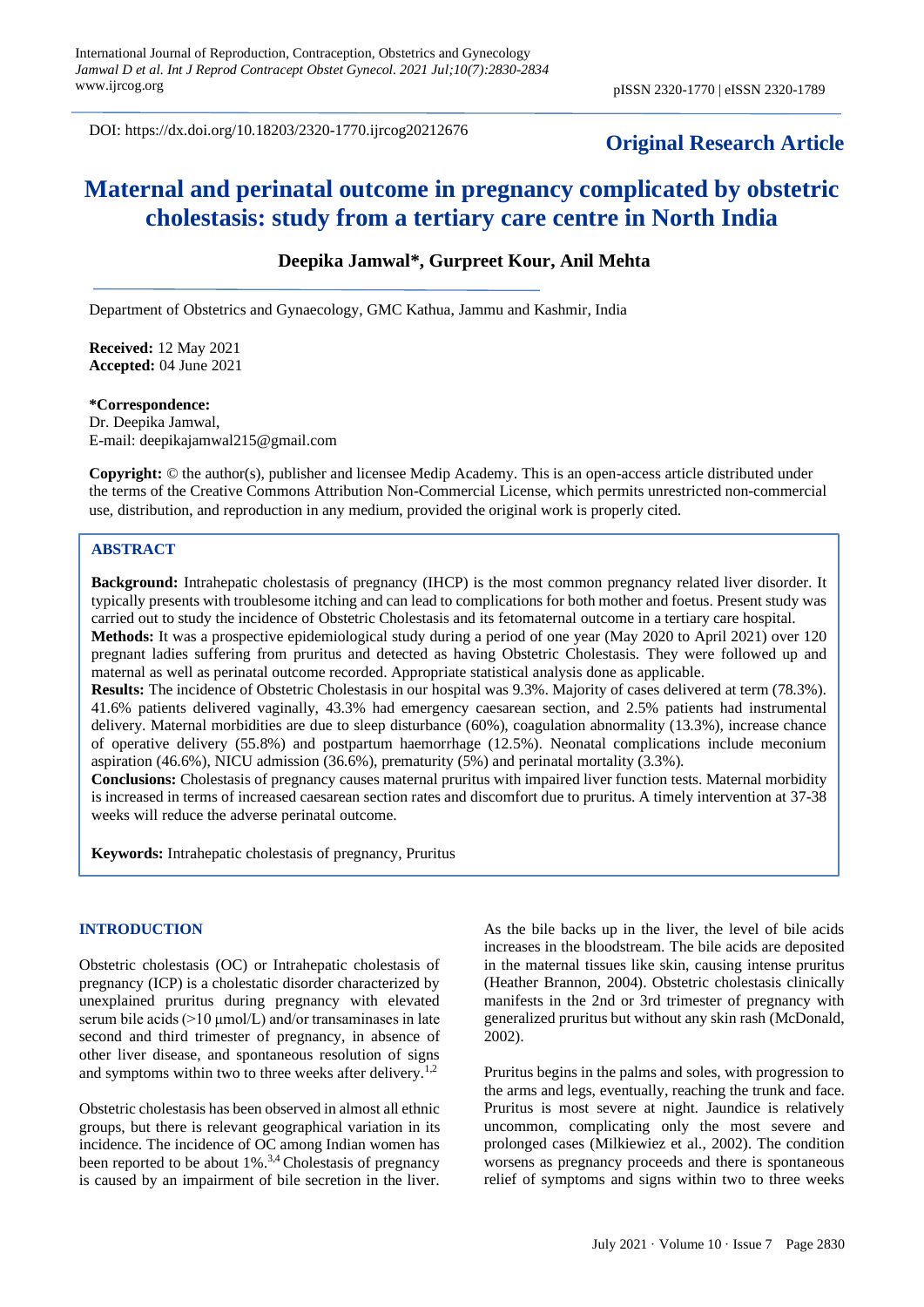after delivery. Intrahepatic cholestasis of pregnancy can have devastating consequences for the foetus with perinatal mortality reaching up to 11% to 20% in untreated cases.<sup>5</sup> Adverse foetal outcomes associated with the conditions include preterm labour, preterm pre labour rupture of membranes, foetal distress, abnormal CTG, meconium staining, spontaneous intrauterine death.<sup>6,7</sup>

Ursodeoxycholic acid (UDCA) is considered to be a safe treatment option in the later part of pregnancy. $8.9$  The condition typically resolves within 48 hours of women giving birth with biochemical markers predominantly becoming normal within 2-4 weeks postnatally.<sup>10</sup>

Present study is aimed to detect the incidence of OC in our hospital and follow up those pregnancies to evaluate maternal and perinatal outcome.

## **METHODS**

Our prospective epidemiological study was performed in the department of obstetrics and gynaecology in Government medical college Kathua in the union territory of Jammu and Kashmir over one year (May 2020 to April 2021). The study group included 120 patients which were enrolled from the outpatient department as well as from the patients admitted in the labour room with the history of intra hepatic cholestasis.

The diagnosis of obstetric cholestasis was based upon the clinical symptom of persistent pruritus without a skin rash associated with the biochemical evidence of mild to moderate cholestasis in the absence of any other liver disease, which resolved postnatally. Abnormal liver function was defined as at least 2-4 fold increase in transaminases not exceeding 250 IU/ml with or without mild increase in serum bilirubin not exceeding 5 mg/dl.

Women with positive serology for Hepatitis A, B or C, previous history or sonographic evidence of gall bladder disease, PIH and those in whom liver function did not normalize within two weeks of delivery were excluded from this study. History taking, clinical examination and laboratory investigations were carried out to diagnose obstetric cholestasis. LFT was repeated every 2-4 weeks interval as required. All patients included in the study were given ursodeoxycholic acid 300-1200 mg/day in divided doses for the rest of the antenatal period. The data were collected in preformed proforma and written and informed consent was taken.

Maternal outcome was noted in terms of gestational age at delivery, mode of delivery and complications which includes sleep disturbance due to severe pruritus, deranged coagulation profile (increase PT), preterm labour, operative delivery and postpartum haemorrhage. Foetal outcome was studied in reference to prematurity, abnormal CTG, meconium stained liquor, NICU admission rate and perinatal death. Symptomatic relief of pruritus and liver function test was determined in all women two weeks after the delivery. The data obtained was entered in MS excel sheet and tabulated.

## **RESULTS**

During the study period out of the 1280 antenatal registered women, 120 were diagnosed as having cholestasis of pregnancy giving an incidence of 9.3%. 76  $(63.3\%)$  were primigravida and 44  $(36.6\%)$  were multigravidas. Majority of the patients were in the age group of 26-30 years (48.3%) (Table 1). 78.6% patients delivered at term. 5% had preterm delivery (Table 2).

## **Table 1: Demographic analysis.**

| <b>Variables</b> | <b>No. of cases</b> | $\frac{0}{0}$ |
|------------------|---------------------|---------------|
| Age              |                     |               |
| $<$ 20 years     | 8                   | 6.6           |
| $21-25$ years    | 38                  | 31.6          |
| $26-30$ years    | 58                  | 48.3          |
| $>30$ years      | 16                  | 13.3          |
| Parity           |                     |               |
| Primipara        | 76                  | 63.3          |
| Multipara        | 44                  | 36.6          |

## **Table 2: Distribution of patients according to gestational age at delivery.**

| <b>Gestational age</b> | No. of cases |      |
|------------------------|--------------|------|
| $<$ 37 weeks           |              |      |
| 37-40 weeks            |              | 78 6 |
| >40 weeks              |              | 16.6 |

## **Table 3: Distribution of patients according to liver function tests.**

| <b>Variables</b>  |             | <b>No. of cases</b> | $\frac{0}{0}$ |
|-------------------|-------------|---------------------|---------------|
| <b>Serum</b>      | $0.2 - 0.6$ | 58                  | 48.3          |
|                   | $0.6 - 1.0$ | 40                  | 33.3          |
| bilirubin         | $1.0 - 1.4$ | 16                  | 13.3          |
| (mg/dl)           | >1.4        | 6                   | 5             |
|                   | $0-100$     | 46                  | 38.3          |
| <b>SGOT</b>       | 100-200     | 52                  | 43.3          |
| (IU/L)            | 200-300     | 15                  | 12.5          |
|                   | >300        | 7                   | 5.8           |
|                   | $0 - 100$   | 54                  | 45            |
| <b>SGPT</b>       | 100-200     | 44                  | 36.6          |
| (IU/L)            | 200-300     | 17                  | 14.16         |
|                   | >300        | 5                   | 4.16          |
| Serum<br>alkaline | $0 - 200$   | 18                  | 15            |
|                   | 200-400     | 48                  | 40            |
| phosphatase       | 400-600     | 42                  | 35            |
|                   | >600        | 12                  | 10            |

Jaundice was noticed in 18.3%. Maximum 43.3% patients had SGOT in the range of 100-200. Maximum 45% patients had SGPT in the range of 0-100 (Table 3).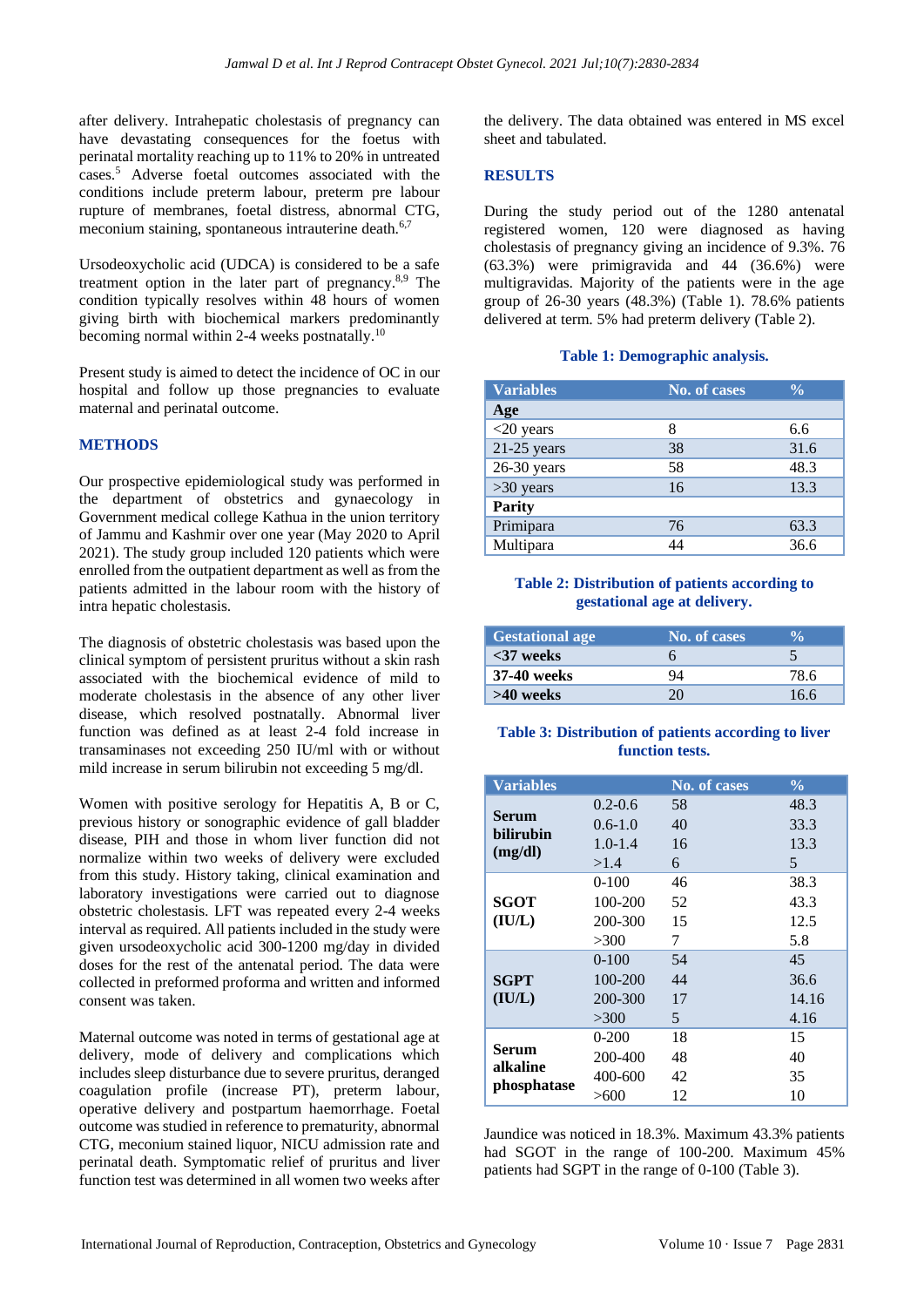## **Table 4: Distribution of patients according to mode of delivery.**

| <b>Mode of delivery</b> | No. of cases | $\frac{0}{\sqrt{2}}$ |
|-------------------------|--------------|----------------------|
| <b>Elective CS</b>      | 15           | 12.5                 |
| <b>Emergency CS</b>     | 52           | 43.3                 |
| <b>Forceps</b>          |              | 2.5                  |
| <b>Vaginal delivery</b> |              | 41 6                 |

In the study group, 87.5% (105/120) women went into labour either spontaneously or after induction. 43.3% had emergency caesarean section and 41.6% patients delivered vaginally. 2.5% of the patients had instrumental delivery. Elective caesarean section rate was 12.5% (Table 4).

## **Table 5: Distribution of maternal outcome.**

| <b>Variables</b>                       | No. of cases | $\frac{0}{\alpha}$ |
|----------------------------------------|--------------|--------------------|
| Sleep disturbance                      | 72           | 60                 |
| <b>Deranged coagulation</b><br>profile | 16           | 13.3               |
| <b>Preterm labour</b>                  |              |                    |
| <b>Operative delivery</b>              |              | 55.8               |
| <b>Postpartum</b><br>haemorrhage       | 15           | 12.5               |

Among 120 patients included in the present study 60% had sleep disturbance due to pruritis. Deranged coagulation profile was seen in 16 (13.3%) patients. 55.8% of the patients underwent operative delivery. Preterm labour was present in 5% patients. Incidence of postpartum haemorrhage was 12.5% (Table 5). Preterm labour was present in 5% patients. Incidence of postpartum haemorrhage was 12.5% (Table 5).

#### **Table 6: Distribution of foetal outcome.**

| <b>Variables</b>           | No. of cases | $\frac{0}{\sqrt{2}}$ |
|----------------------------|--------------|----------------------|
| <b>Abnormal CTG</b>        | 24           | 20                   |
| Meconium stained liquor 56 |              | 46.6                 |
| <b>NICU</b> admission      |              | 36.6                 |
| <b>Perinatal death</b>     |              | 3.3                  |
| <b>Preterm birth</b>       |              |                      |

#### **Table 7: Postpartum resolution after 6weeks of delivery.**

| <b>Postpartum resolution</b>  | No. of cases |      |
|-------------------------------|--------------|------|
| <b>Normal LFTs</b>            | 118          | 98.3 |
| <b>Persisting raised LFTs</b> |              | 16   |

During labor an abnormal CTG was noted in 20% of the cases, while meconium staining of liquor was seen in 46.6% of the cases. NICU admission was seen in 36.6% newborns of which perinatal death was present in 3.3% cases. 5% patients had preterm birth (Table 6). In present study, in most of the cases normal LFT (98.3%) was found after 6 weeks of delivery and symptomatically pruritus relieved. So the disease resolved within 6 weeks of delivery. (Table-7).

#### **DISCUSSION**

The study was conducted to determine maternal outcome in patients with cholestasis of pregnancy.120 patients were studied. Incidence of obstetric cholestasis was 9.3% in the present study comparable to the study of Kaur et al  $(16.75\%)$ <sup>11</sup>

Majority of the patients were in the age group of 26-30 years (48.3%). Brouwers et al also performed similar study on subjects with intrahepatic cholestasis.<sup>12</sup> In a prospective population-based study by Geenes et al to assess outcome in severe IHCP, mean age was 29.6  $(\pm 6.3)$  years. Both the studies were in accordance to present study with mean age also similar to population of present study. In a study by Shoballi et al with similar objectives also the age of IHCP subjects was found to be 29.18±3.54 and those of the controls was  $29.86\pm4.37$  years.<sup>13</sup> Out of 120 patients, 78.3% delivered at term, 5% patients had preterm delivery. Our results were consistent with Rasheed et al.<sup>14</sup>

In present study various parameters of liver damage including total bilirubin, direct bilirubin, aspartate aminotransferase, alanine aminotransferase and alkaline phosphatase were found to be significantly elevated. Jaundice was present in 22 (18.3%). SGOT in maximum number of patients 52 (43.3%) were in the range of 100- 200, SGPT in maximum patients 54 (45%) were in the range of 0-100. ALP was in the range of 400-600 in 35% of the patients (Table 3). Although serum bile acids are considered to be very sensitive indicator of obstetric cholestasis, but as bile acid assessment was not available locally, we could not determine the levels in our patients. The above results are consistent with Rasheed et al, they found liver functions deranged in 73.3% and 22% had elevated bilirubin. In a study by Brouwers et al, bilirubin and all liver enzymes including AST, ALT, ALP, GGT, and LDH were found to be elevated. Surprisingly these parameters were highest in subjects with moderate severity of IHCP.<sup>12</sup>

In the present study 41.6% delivered vaginally. Caesarean section was done in 67 (55.8%) patients (Table 4). Out of 67 caesarean sections, 15 were elective because of obstetric indications like malpresentations, previous LSCS, CPD etc and 52 were emergency LSCS. Most of the emergency LSCS were done at  $\geq$  38 weeks GA and hence, were due to foetal distress. Foetal distress was more common after 38 weeks of gestation. Instrumental delivery rate was 2.5%. The above result is consistent Ray Alokananda et al, they found LSCS rate to be 31.2%, however, and instrumental delivery rate was 25% which was higher than in our study.<sup>15</sup> This study shows 60% of the patients had sleep disturbance, due to severe pruritus at night. Generalized pruritus more affecting to palm and sole were the cardinal features without skin rash and clinical jaundice. In this study, we treated our patients with topical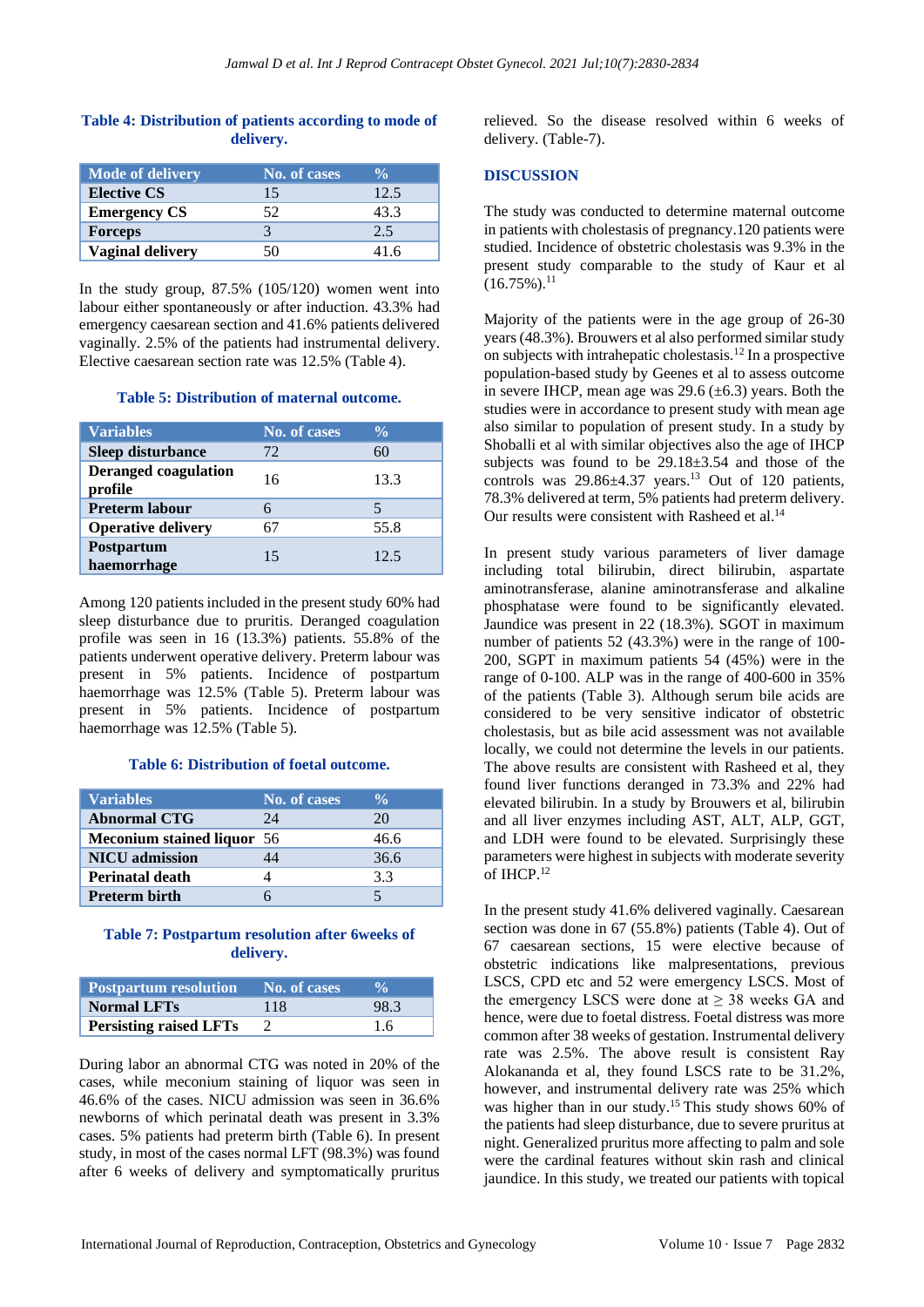emollients like calamine lotion and oral Ursodeoxycholic Acid (300-1200) in divided doses.

In the present study 13.3% of the patients had deranged coagulation profile with increased PT or APTT level. Postpartum haemorrhage accounted for 12.5% in the present study. Dang et al (29.78%) and Ray et al (25%) reported significant increased incidence of PPH, as a result of malabsorption of vitamin K, due to steatorrhoea of cholestasis, leading to coagulation problem.16,17 Kenyon AP et al found a high incidence of PPH in OC patients who did not receive vitamin K compared to those who did (45% vs 12%).<sup>18</sup>

Abnormal CTG was found in 20% of the cases in present study. 56 patients had meconium stained liquor during delivery (46.6%) which was significantly higher. Alsulyman et al also found that risk of meconium passage was higher in the cholestasis group (44.3% cases vs. 7.6% of control).<sup>19</sup> It has been suggested that both foetal distress and increased gut motility by bile acids is the cause of raised incidence of meconium stained liquor.

Perinatal death was found in 6 (5%) cases in the study. This includes one intrauterine foetal death and 5 neonatal deaths. Alsulyman et al also found 2 of 79 patients having intrauterine foetal death in Obstetric Cholestasis group at 36 to 37 weeks of gestation.<sup>19</sup> In 36.6% of the cases NICU admission were required in this study. According to Heinonen et al intrahepatic cholestasis increases the need for intensive neonatal care in general population. $20$ 

In present study, in most of the cases (98.3%) normal LFT was found after 6 weeks of delivery and symptomatically pruritus relieved. According to Rasheed et al postnatal resolution of pruritus and liver function test occurred within 5-14 days with a mean of 8 day $\pm 2.52$ .<sup>21</sup>

## **CONCLUSION**

Cholestasis of pregnancy is a relatively common cause of hepatic impairment in pregnancy. It has a complex etiology with genetic, hormonal and environmental components. Maximum patients are delivered at 37 to 38 weeks, due to active maternal and foetal surveillance and early intervention to prevent sudden foetal death at late gestation. Maternal morbidity is increased in terms of increased LSCS rates. Neonatal morbidities are mainly due to foetal distress, prematurity, low birth weight and meconium staining of amniotic fluid. Foetal outcomes are improved with a variety of strategies of active management, although the most effective intervention has not currently been established. Ursodeoxycholic acid treatment is associated with marked improvement of symptoms and biochemical abnormalities. Almost all patients have postnatal resolution within 6 weeks of delivery.

## **ACKNOWLEDGMENTS**

The authors would like to acknowledge the entire staff of the Department of Obstetrics and Gynecology and all the patients who were studied.

*Funding: No funding sources Conflict of interest: None declared Ethical approval: The study was approved by the Institutional Ethics Committee*

## **REFERENCES**

- 1. Lammert F, Marschall HU, Glantz A, Matern S. Intrahepatic cholestasis of pregnancy: molecular pathogenesis, diagnosis and management. J Hepatol. 2000;33:1012-21.
- 2. Beuers U, Pusl T. Intrahepatic cholestasis of pregnancy--a heterogeneous group of pregnancyrelated disorders. Hepatol. 2006;43:647-9.
- 3. Kenyon AP, Piercy CN, Girling J, Williamson C, Tribe RM, Shennan AH. Obstetric cholestasis, outcome with active management: a series of 70 cases. BJOG. 2002;109:282-8.
- 4. Ray A, Tata RJ, Balsara R. Cholestasis of pregnancy. J Obstet Gynecol India. 2005;55:247-50.
- 5. Nichols AA. Cholestasis of pregnancy: a review of the evidence. J Perinat Neonatal Nurs. 2005;19:217-25.
- 6. Bacq Y, Sapey T, Brechot MC, Pierre F, Fignon A, Dubois F. Intrahepatic cholestasis of pregnancy: a French prospective study. Hepatol. 1997;26:358-364.
- 7. Glantz A, Marschall HU, Mattsson LA. Intrahepatic cholestasis of pregnancy: relationships between bile acid levels and fetal complication rates. Hepatol. 2004;40:467-74.
- 8. Royal College of Obstetricians and Gynaecologists. Obstetric cholestasis. Green-Top Guideline No 43. 2006. Available at https:// www. rcog. org. uk/en/guidelines-research-services/guidelines/gtg43/. Accessed on 12 February.
- 9. Lammert F, Marschall H, Matern S. Intrahepatic cholestasis of pregnancy. Curr Treat Options Gastroenterol. 2003;6:123-32.
- 10. Greenes V, Williamson C. Intahepatic cholestasis of pregnancy. World J Gastroenterol. 2009;15(17):2049- 66.
- 11. Kaur D, Ruchi S. Hepatic disorders in pregnancy. J Obstet Gynaecol India. 2001;51:31-3.
- 12. Brouwers L, Koster M, Christiaens PG, Kemperman H, Boon J, Evers I, et al. Intrahepatic cholestasis of pregnancy: maternal and fetal outcomes associated with elevated bile acid levels. Am J Obstet Gynecol. 2015;212(1):100.e1-7.
- 13. Shobaili AH, Hamed H, Robaee AA, Alzolibani A, Amin A, Ahmad S. Obstetrical and fetal outcomes of a new management strategy in patients with intrahepatic cholestasis of pregnancy. Arch Gynecol Obstet. 2010;283(6):1219-25.